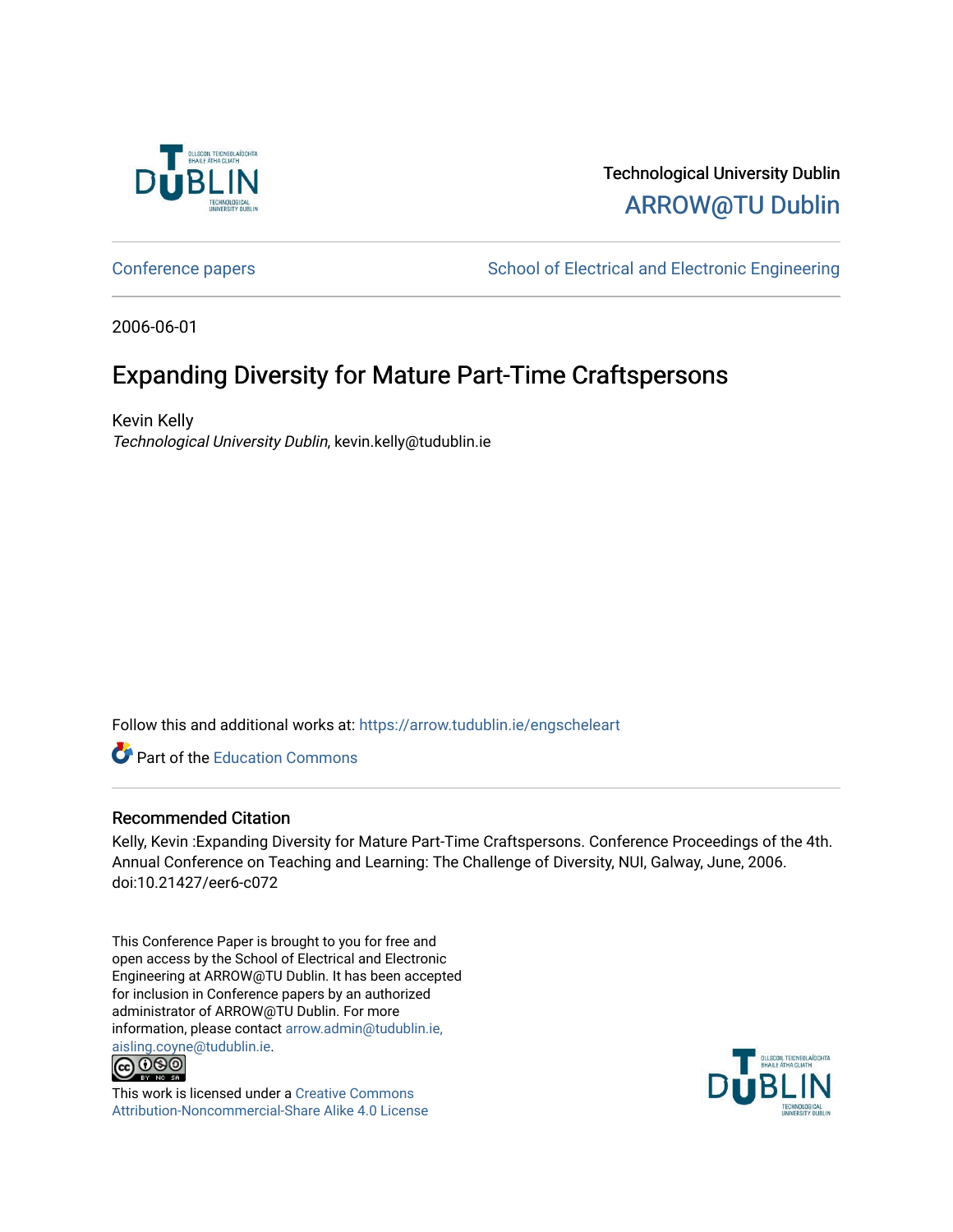## **EXPERIENCE IN THE DUBLIN INSTITUTE OF TECHNOLOGY MOVING TO A STUDENT CENTRED PARADIGM FOR PART-TIME MATURE STUDENTS**

Kevin Kelly Dublin Institute of Technology, Ireland. Kevin.kelly@dit.ie

This paper, originally presented at the World Conference for Continuing Engineering Education (WCCEE) in Vienna in April 20006, examines how the Engineering Faculty in the Dublin Institute of Technology is coping with change on its part-time accredited engineering programmes as it widens access and moves to constructivist learning approaches on one new degree programme. A comparison is made between this programme and a more traditional academic programme. This move though largely successful, has led to some unexpected results.

#### **The Setting**

This paper is set in the Dublin Institute of Technology (DIT) ,which describes itself as a multi-level institution with 22,000 students. This includes 10,000 wholetime students, 8,000 apprentices and 4,000 part-time students. DIT has a long tradition of providing continuing education, having been founded in 1887 to provide education to working class students, industry, the community and the disadvantaged sections of society in Dublin. From its earliest days it provided educational opportunities for women. Duff et al (2000) suggest it did all of this flexibly with part-time programmes suited to the needs of students and society.

An analysis is made of two part-time engineering programmes. The first is a part-time ordinary degree (Bachelor of Technology) in Electrical Services Engineering with over 150 students presently enrolled. This programme is populated almost exclusively by mature students (mainly electricians) who complete this degree in fouryears part-time. Recognition is given to their experiential learning and their prior learning on the educational phases of their apprenticeship. In particular recognition is given to the fact that they have better opportunities to apply their learning and develop higher order learning skills than younger whole time students who must postpone application of their learning until they enter industry. According to Boud et al (1996), association and integration are higher order learning skills. Association is the connection of new learning with existing knowledge and attitudes. Integration seeks to find the nature of relationships. Integration draws conclusion and seeks insights. These are the essential features of deep learning. Deep learning is where students seek understanding and meaning to what they are studying. They relate new material to previous knowledge and interact with the material by using it in other areas of their study such as assignment and project work. Most students will adopt different approaches at different times but Knowles (1998) contends that adult learners will tend more towards deep learning than surface learning when given a choice.

Marton & Saljo (1976) in Sweden were the first to identify students' approaches to learning as surface and deep but independent research in the UK and Australia produced similar results, Toohey (1999). The programme team on the ordinary degree believed that surface learning had evolved over the years on engineering courses in DIT. Teachers and course designers kept expanding syllabi to include new information, which it was essential for engineers to know. Little or nothing was taken out of courses with the result that students were exposed to ever expanding curricula, without being given time to think reflectively or critically.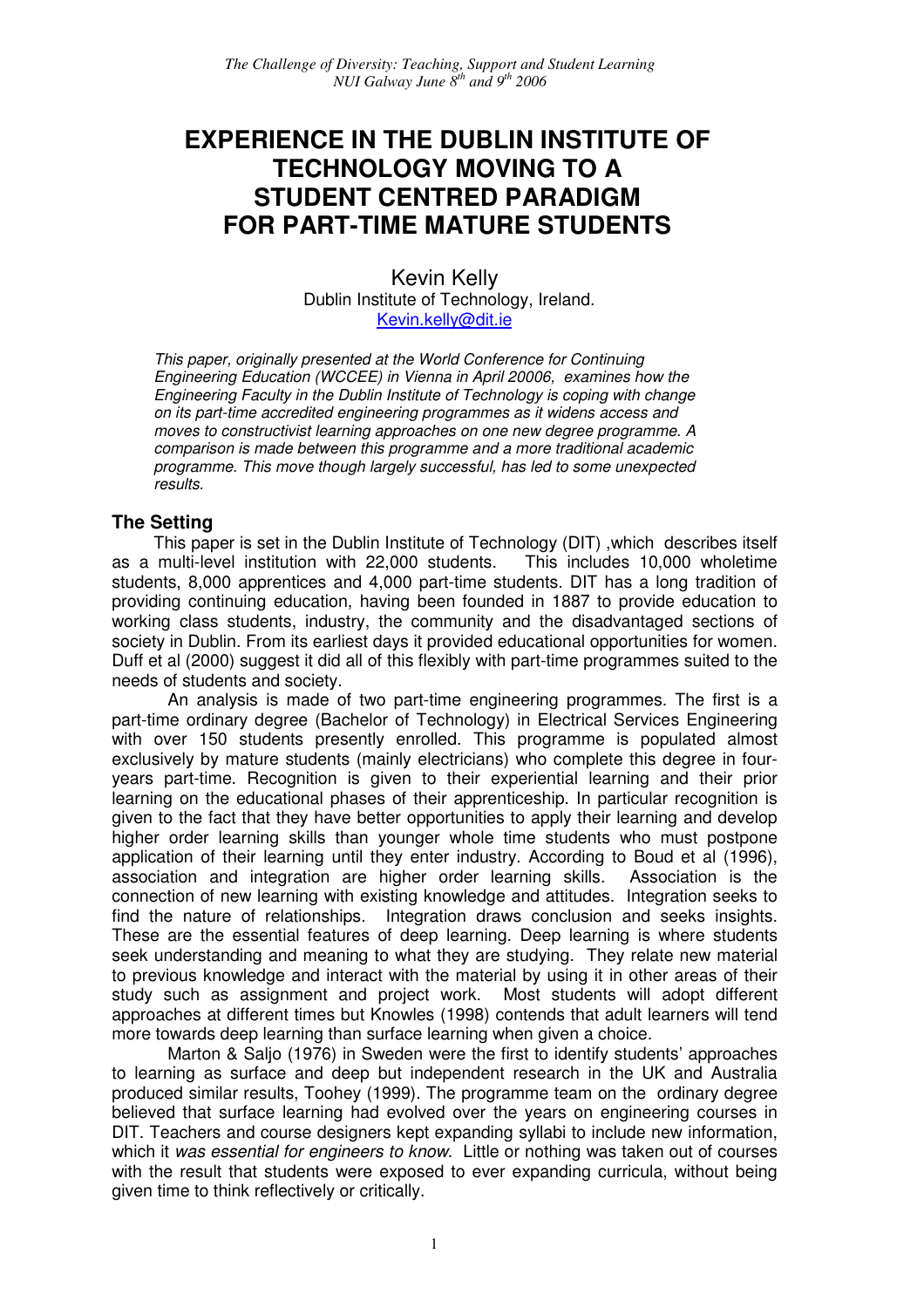The premise was that the student is an empty vessel waiting to be filled with knowledge by the expert teacher as described by Freire (1998). According to Biggs (1989) there are four principal factors that have been shown to encourage a deep learning approach:

- Motivation of student
- Learner activity engaging with the material
- Interaction with peers and teachers
- A well structured knowledge base in the student.

The second programme to be considered in this paper is a part-time **honours** degree programme (Bachelor of Engineering) in Electrical Engineering which has about 50 students enrolled. This programme is accredited by Engineers Ireland (the Professional accrediting Institution in Ireland) as fulfilling the academic requirements for Chartered Engineer. This has traditionally been a much tighter academic programme which was accredited at a time when syllabus content and tuition time was the emphasis by the accrediting body as distinct from programme outcomes which is now the emphasis.

The writer operates with some personal bias. Whilst teaching on both programmes he was programme leader for the first programme when it was first developed and the accreditation of prior learning of students on this programme was part of his thesis for a taught Masters Degree in 2002/2003. He is also a former electrician himself.

#### **Background**

Ireland has undergone unprecedented rates of growth and change as a society and an economy in the last twenty years. Higher Education has been attributed by many people to have been a key driver in economic growth by providing young graduates for the new knowledge economy, ESRI (2005). In 1987 the Economist magazine characterised Ireland as the poorest of the rich, alongside an image of a beggar on the street. The1990s saw an incredible turnaround in the Irish economy. An economy burdened by debt with crippling levels of taxation, a poor enterprise culture and relatively low participation rates in higher education was turned around into a so-called tiger economy. By 1997 the Economist proclaimed Ireland as Europe's shining light. The Celtic Tiger is the name given this thriving Irish economy with the highest levels of growth in the OECD, averaging over 6%, between 1990 and 2000, OECD (2005). Unemployment is at 4% presently (compared to 15% as recently as 1993). An OECD study in 2004 found that in terms of GDP (Gross Domestic Product) Ireland, with a GDP per capita at US\$ 32,600 was ranked  $4<sup>th</sup>$  in the world behind the USA. Norway and Luxembourg. Direct taxation levels are amongst the lowest in Europe and participation rates in higher education by school leavers are amongst the highest in the World, 52% in 2002, ESRI (2005).

> It is widely acknowledge that Ireland's current economic prosperity has been underpinned to a large extent by the role that the education system has played in developing the knowledge base of our workforce.………. As Ireland develops as a knowledge based economy, new sectors and new occupations are emerging which require a flexible and adaptable workforce. Today's Ireland is a bustling high-tech, business friendly country driven by competitive and innovative companies experienced in international business at its leading edge. It is a knowledge based economy …………. The key challenge for the education system is to develop the necessary mix of creativity and skills to enable us to respond to the needs of the labour market (Minister for Education and Science, White Paper on adult education 2000).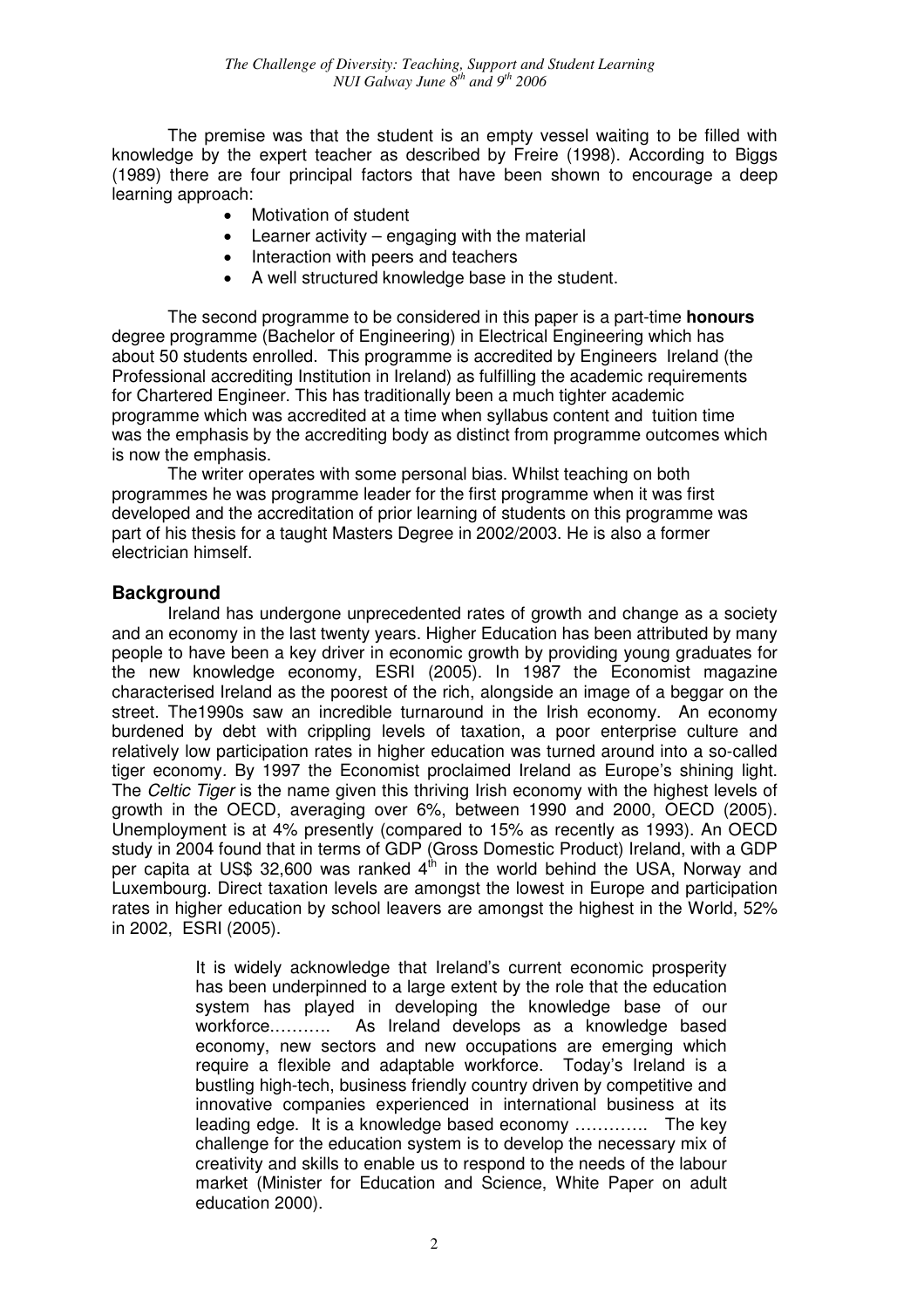This move to a knowledge economy has meant that Irish Society is fast becoming a learning society. This means that adults who missed out on education first time around must be provided with the opportunity to access third level education if they are not to be seriously disadvantaged in this new economy. The Government White Paper on Education (2000) set targets for participation by adults of 15% by 2005 and 25% by 2015. This was agreed as part of the national partnership programme "Prosperity and Fairness" (2000) and was seen as part of the means of creating a fairer society. Whilst participation rates for young school leavers are presently over 50%, this has been a relatively recent occurrence. In 1980 participation rates at third level in Ireland was less than 20% (CAO). An OECD comparison of those attaining tertiary education in Ireland indicated that whilst over 40% of 25 to 34 year olds completed, only a little over 20% of 45 to 54 year olds had done so OECD (2005). According to the CAO (2003) the participation rate of adults at third level in 2003 was 8% and this was amongst the lowest in Europe. The White Paper (2000) argues against front loading of education and recommends the development of pathways for progression, credit accumulation, diversification of provision and flexible route ways.

Many older workers have contributed to the highly subsidized higher education sector through their taxes so that students from better off families could gain higher qualifications Action Group (2001), and in more recent years, so that higher education could be expanded into a universal system as defined by Martin Trow, Trow (1999). Many of these older people now find themselves in industries with rapidly changing needs or indeed in some cases they are out of work. It is not just equitable and fair to widen access for mature students, it makes economic sense. To quote the Minister for Industry, Michael " the Tiger has found a resting place but will only remain while conditions are right". In a knowledge society this means an educated workforce updating their knowledge and skills in relation to the demands of the external environment.

For this to be successful in Ireland, there must be recognition of their prior learning thus providing opportunity for advanced entry and/or accelerated programmes which are based on learner outcomes suited to our modern economy and society.

#### **New degree Programme**

As part of this move towards adult education, as well as the need to fill a skills gap, a new Electrical Services Engineering Degree programme was designed and provided for electricians in the DIT. The first graduates were conferred in December 2005. There are 142 students enrolled on this part-time programme at present. First year places have been extended to sixty to cater for the increasing demand from students and with retention rates very high, this means that overall numbers on the programme are set to increase over the coming years. This programme, which would normally take school leavers three years whole time is completed in four years of parttime study by electricians. Normally a three-year wholetime programme would require six years of part-time study in the engineering faculty. It was envisaged when developing the new programme, that accrediting the prior learning of these people on apprenticeship educational programmes combined with their experiential learning would enable them to cover material more quickly than traditional wholetime students. Graduates of the programme have been very successful gaining appropriate employment and feedback from industry is excellent.

There is freedom to move from the whole time to the part-time and vice versa. Some of the part-time students have moved over to the equivalent whole time programme to accelerate their study time. They can complete the whole time programme in two years. A lot of students spend two years on the part-time programme and then complete their studies with one final year of whole time study, which excluding the holidays requires that they take eight months off work.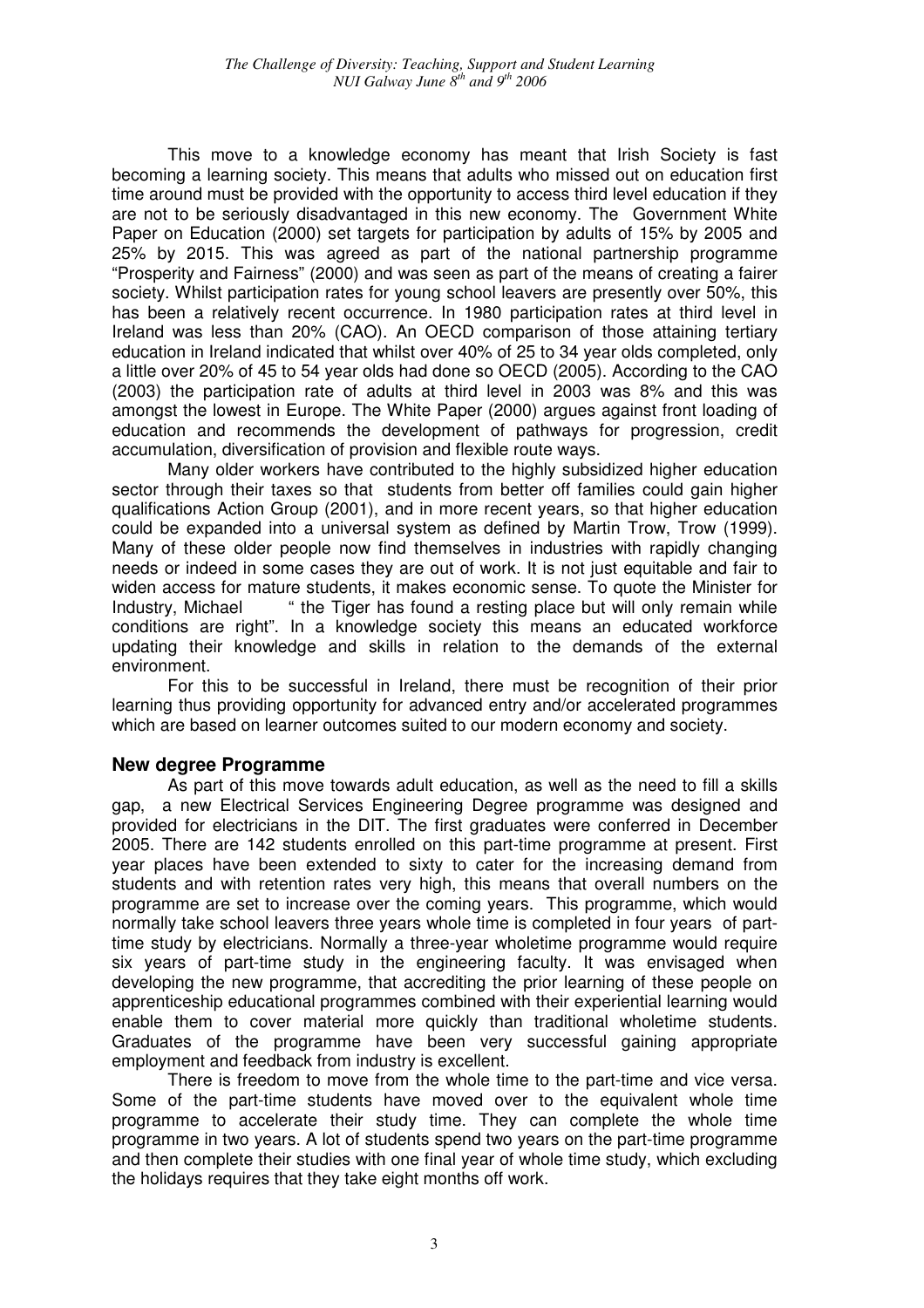#### **New Learning Environment**

This programme has been developed in a way which acknowledges the changed learning environment. With the advent of Information Computer Technology and the changing nature of the learning society the role of the teacher is now often that of a facilitator. The students are facilitated to actively learn in a cooperative environment. The new paradigm is active student centred learning.

> There must be a shift of orientation in tertiary education, less the teacher as a source of canonical knowledge and more the student as a learner and a client; less the enclosed college and more the wideranging enterprise Skilbeck (2001).

Sheingold, (1991) argues that effective learning hinges on active engagement by the students. The construction of knowledge around their own knowledge leads to a much deeper understanding. The result of this is the use of higher order cognitive skills as defined by Bloom and collaborates in the 1950's.

The constructivist teacher facilitates the students and provides the tools for the students to work out a solution and gives them an opportunity to develop their critical thinking. The students **learn how to learn.** This is an important asset, in an age, where the shelf life of what is learned on an engineering course is becoming progressively shorter. It is no longer necessary to expand syllabi with new information the student must know. Faculty can relax in the confidence that graduates will have the meta-skills necessary, to find out later, anything they need to know. Students also improve their communication skills and ability to work in a team.

Confidence and self-esteem are nurtured in the student, in a way, which is not possible with traditional methods of teaching. Constructivist learning programmes should also encourage peer support and a collaborative learning environment. Curricula that encourage student co-operation and discourage student competition are likely to create a much better learning environment according to Knowles.

On the new programme we have found that mature students help improve the learning environment in many respects. For example, mature students bring many work related problems to the programme. This provides opportunities for research and the application of theories and learning. Knowles (1998) argues that fear of failure or embarrassment is an impediment to learning for all, but this is particularly the case for adults. The intention with this programme is that learning takes place in a safe environment where mistakes are seen as an opportunity for learning and student learning outcomes become the focus of properly aligned assessment.

Androgogy is the term which Knowles (1998) advocates should be used to refer to the science of teaching adults. Knowles suggests according the learner a role in shaping the purpose and process of learning. This promotes personal development and is motivating to adult learners.

Knowles argues that a competitive environment should be discouraged. He believes adults respond best in a collaborative environment and that the behaviour of the teacher probably influences the character of the learning environment more than any other single factor. He suggests that teachers convey in many ways whether their attitude is one of interest and respect for the student, or whether the students are seen as receiving sets for the teacher's transmission of wisdom. Knowles believes that once teachers put students in dependent roles they are likely to meet rising resistance.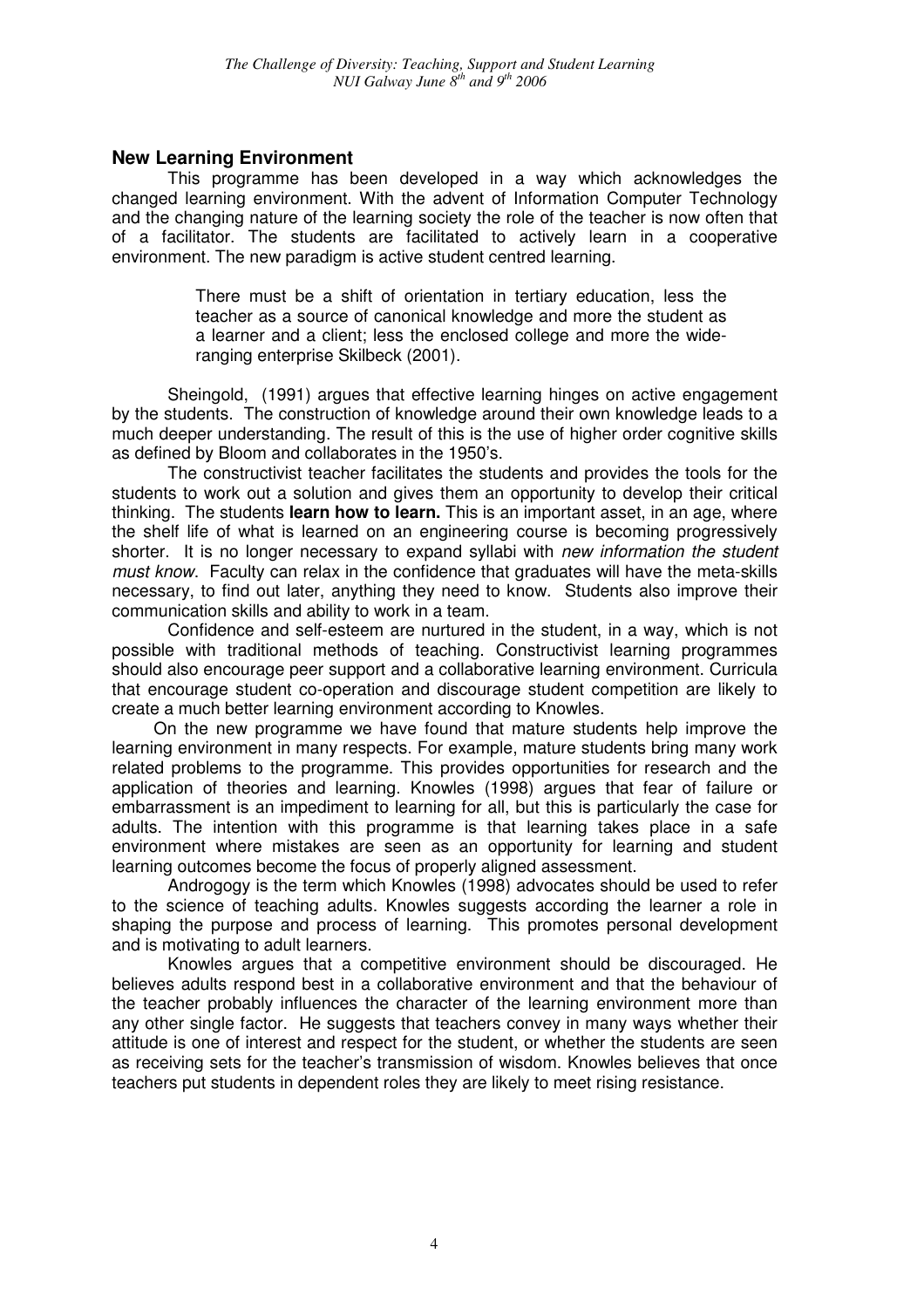#### **Industry Requirements**

Industry requirements in graduates have changed. Industry now wants engineering graduates with emotional intelligence as defined by Scott & Yates (2002), i.e. graduates with higher order personal and interpersonal skills who can problem solve, think creatively, communicate, negotiate and find solutions rather than know them. They will eventually want these graduates to be able to manage and to lead.

There is a developing consensus in the field and the literature that the modern worker increasingly requires problem-solving, teamwork and leadership skills in a work environment requiring flexibility, adaptability and mobility. ……..a broadly based, person centred active learning approach. White paper on Adult Education (2000: p 76).

The DIT strategic plan (2000-2015) emphasises the promotion of the capacity to learn and reason and promotes learning skills as being more important than learning content.

#### **Constructivist Learning**

On the new programme we tried to develop curricula that increasingly encourage teachers to become facilitators and encourage students to take responsibility for their own learning. Learning outcomes are not always predictable with a constructivist approach. Assessment methods must be flexible and teachers should not attempt to control the learners. According to Dick, (1992), the classroom of the future will support the constructivist belief that learning must be BIG (Beyond the information given) if not WIG (without the information given). BIG/WIG puts emphasis on the learner, but the assessment method must be appropriate. Constructivism puts a greater emphasis on higher order learning, application and synthesis rather than mere memory.

Students also improve their communication skills and ability to work in a team. Confidence and self-esteem are nurtured in the student in a way, which is not possible with traditional methods of teaching. Teachers use less direct instruction activities. They are more likely to get students to make presentations, do analytical work or write. They encourage collaborative, project based learning where students present their work to peers. They use computers in cognitively challenging tasks.

This constructivist course was somewhat problematic to develop. Teachers have less control and students need to be well motivated. Teachers must also have a wider range of knowledge and skills from which to draw and be responsive to students needs.

#### **Traditional Learning approaches retained in part**

It was the view of many lecturers on the programme that science and mathematical type subjects should still be delivered using traditional methods. This they argued was more efficient method and it was they believed what students wanted. This we believed would allow us help the student build a well structured knowledge base, as described by Biggs, in an efficient way. So the early stages of the programme tend to be more traditional with constructivist approaches developing gradually as the student progresses. There are a small number of students who would like us to retain traditional approaches throughout the programme, but these are in a small minority (5%). The majority of students favoured a mixed approach to assessment and retaining examinations for up to 50% of the overall assessment. But students were particularly critical of heavy assignment work which provided little reward.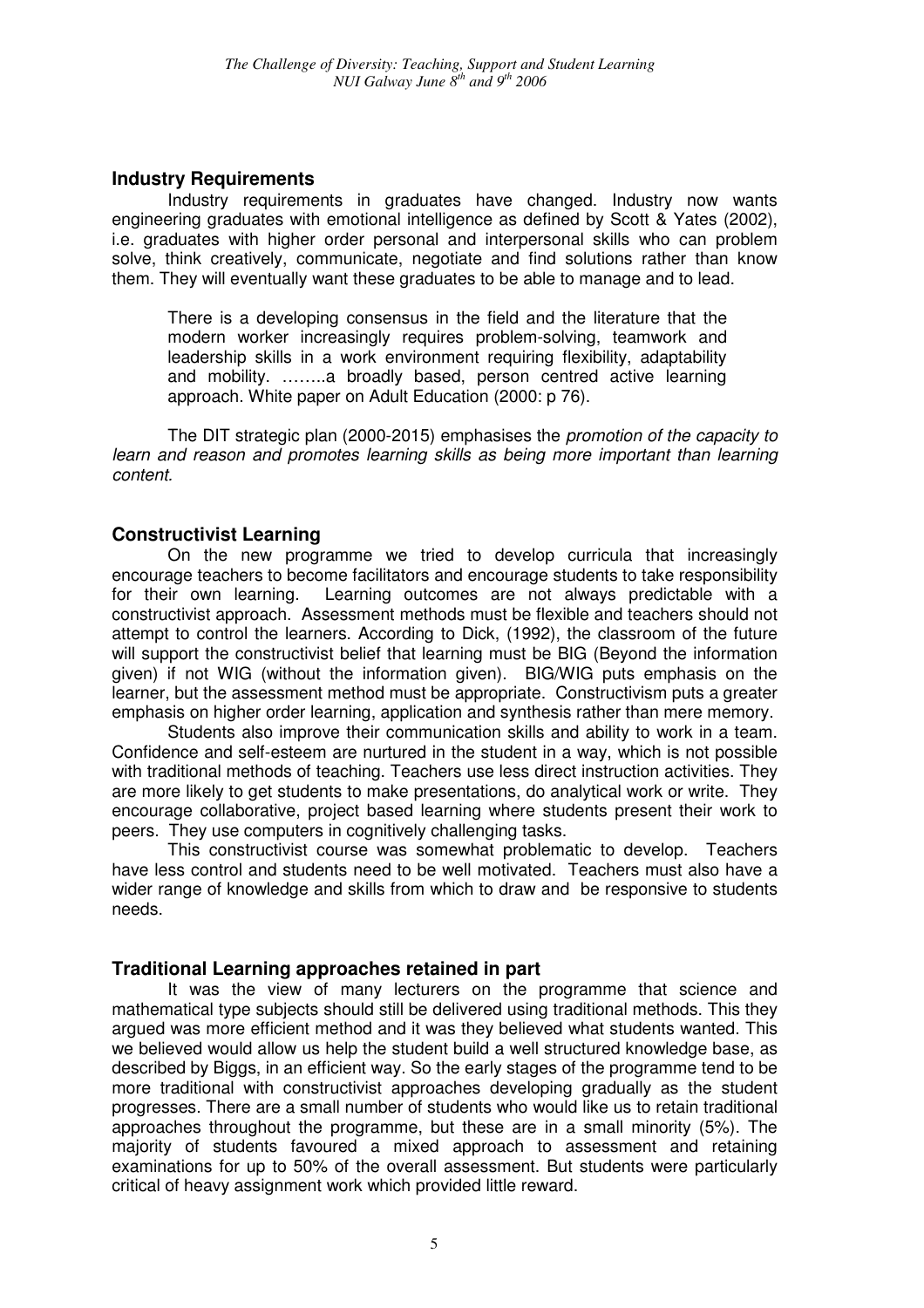### **The Argument Against New Approaches**

When in my enthusiasm for constructivist approaches I tried to get the BE Honours degree part-time students to adopt active learning approaches they were quite shocked, even though they too were mature students. They would say "Look Kevin, your role is to deliver the material, we do not have time to look for it. We will learn it and you examine it – simple. We do not care about deep learning or higher levels of learning. We just want our degree so as to improve our earning power."

Hanson, in Edwards, Hanson & Raggatt (1996) argues that Knowles theory of learning for adults is somewhat utopian. She believes that any theory of adult learning that advocates the importance of each individual but avoids issues of curriculum control and power does little to address the actual learning situations of adults. Hanson concludes that adults will often relinquish self-direction and autonomy when learning something new. They may well suspend some of their rights at the door in the Institution in order to learn. They temporarily accept an unequal relationship between teacher and student and accept the authority of the teacher provided the teacher has something to offer to justify his/her authority she argues.

With the BE programme students constructivist approaches made no sense to them. They are looking to the teacher as the expert to filter the information and deliver it in the most efficient way possible. This programme is designed in a teacher/subject centred traditional format. Students prioritise on passing examinations and any learning, which results from that, is secondary. The students on this programme tend to be academically accomplished and have a strong history with traditional examinations.

Burton, in Middlewood & Burton (2000) argues that a curriculum that focuses upon content can be seen as an academic approach to learning. Teaching methodology will concentrate on the delivery of knowledge and is best served by assessment techniques that emphasise recall, interpretation and analysis.

Silcock & Brundrett, in Middlewood & Burton (2000), offer three models of curriculum design:

- 1. Teacher/subject centred
- 2. Partnership approach
- 3. Student centred

Change cannot be forced upon an unwilling community. Lumby, in Middlewood et al (2000) warns that managing teaching and learning, is a political as well as a technical process and any innovation will only be accepted in proportion to the degree of support that exists or has been constructed. It must be expected that that opposition will present itself and divergent views offered. Nonetheless change took place in a collaborative way and the new constructivist programme was designed and delivered successfully by a very motivated team.

The key to successful change appears to be building a collaborative team with all stakeholders and theory laden researchers not attempting to implement change against the will of stakeholders.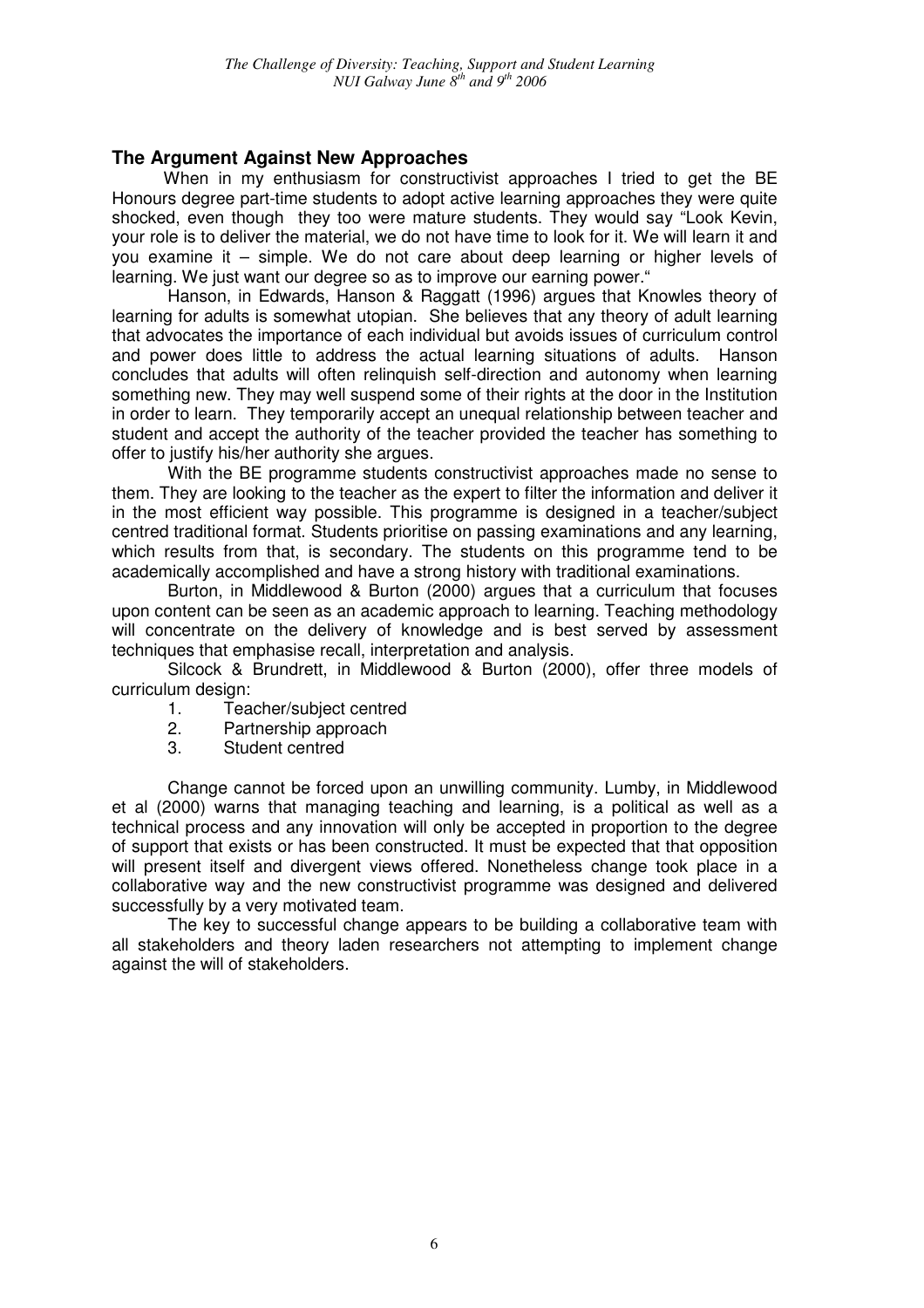#### **References**

Biggs, J.B. (1989) Approaches to the Enhancement of Tertiary Teaching. Higher Education Research & Development 8(1):7-25.

Bloom, B.(1956) Taxonomy of Educational Objectives – The Cognitive Domain. London: Longman

Boud, D. Keogh, R, & Walker, D (1996) in Boundaries of Adult Learning edited by Edwards, R; Hanson, A. & Raggatt, P. London: Kogan Page

Central Applications Office (CAO) Board of Directors Report 2003. Ireland; CAO.

Central Statistics Office (CSO) Measuring Ireland's Progress. Vol 1, 2003 – Indicators Report. Dublin CSO.

Department of Education and Science (DOES)(2001) Report of the Action Group on access to Third Level Education; Dublin: Government publications.

Department of Education and Science (DOES)(2001) Key statistics; Dublin: Government publications.

Dublin Institute of Technology (2004) Submission to OECD prior to OECD Review of Higher Education in Ireland; Dublin: DIT.

Dublin Institute of Technology, Strategic Plan 2000 – 2015.Dubli: DIT

Duff, T.,Hegarty, J. & Hussey, M (2000) The Story of the Dublin Institute of Technology. Dublin:Blackhall Publishing

Duffy, M. & Jonassen (1992) Constructivism and the Technology of Instruction – a Conversation. New Jersey: Erlbaum

Edwards, R., Ranson, S., & Strain, M. (2002) Reflexivity: Towards a Theory of Lifelong Learning; in International Journal of Lifelong Learning, Vol. 21, No. 6.

Kelly, K (2003) An Action Research Project Investigating the Need and Viability of Providing a Part-Time Degree Programme for Mature People Working in the Electrical Services Industry, Dublin City University – Thesis. (unpublished)

Kelly, K (2003) New Pedagogical Approaches to Designing Modern Engineering Programmes. Dublin Institute of Technology: Level 3 – An online **Publication** 

Knowles, M. Holton, E. & Swanson, R (1998) The Adult Learner: A Neglected Species

5<sup>th</sup> ed. Houston: Gulf pub.

Marton, F & Saljo, R(1976) Qualitative Differences in Learning. British Journal of Educational Psychology, 46: 4-11.

Middlewood, D. & Burton, N.(eds) (2000) Managing the Curriculum; UK: Paul Chapman pub.